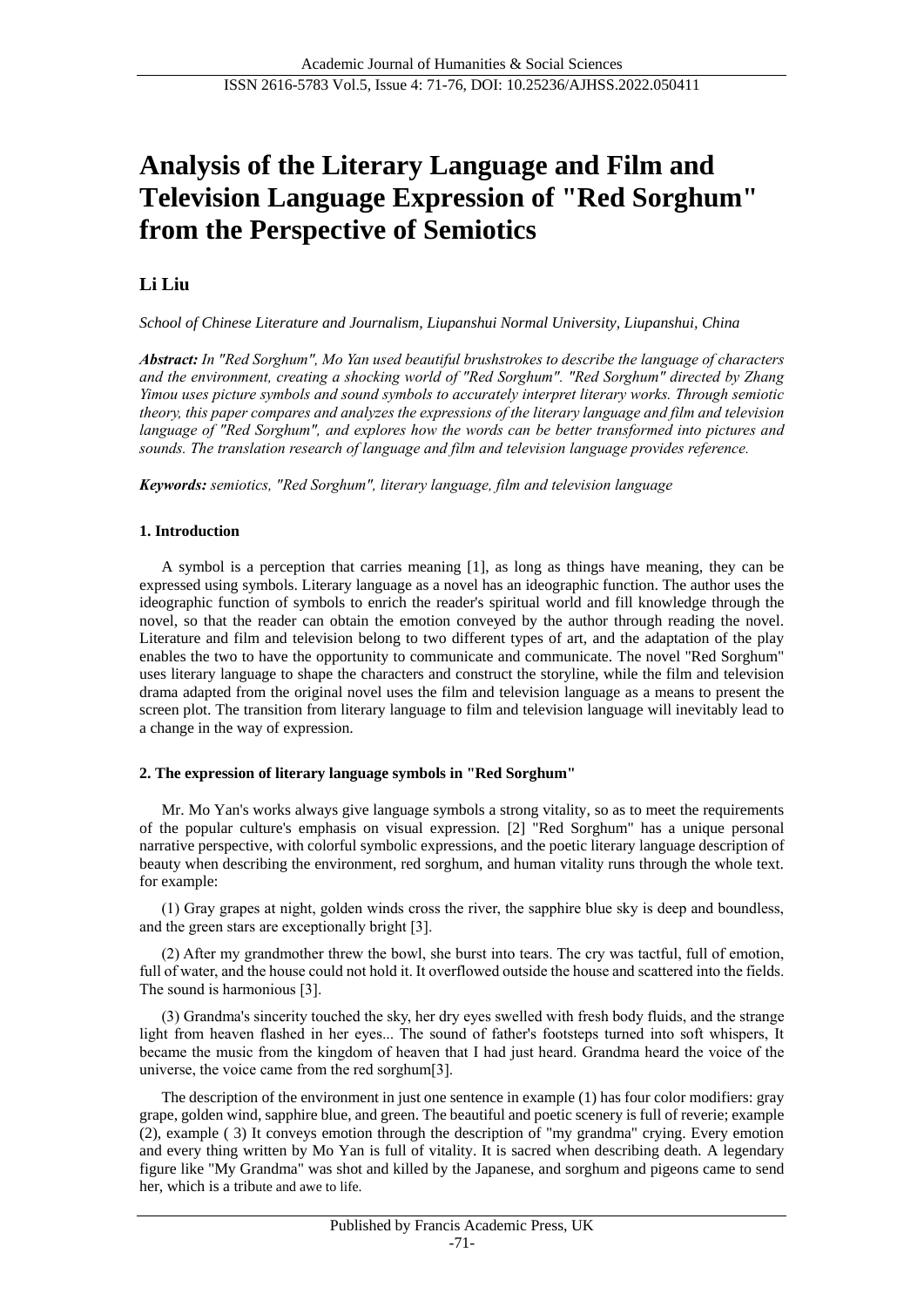In addition, Mo Yan's works often use strong words of color, which express the true color of things, and also highlight the atmosphere of the work. Just like the "red" in the title of "Red Sorghum", red has become the main color of the novel, infiltrating every corner of "Red Sorghum". Whether it's lightning, shadows, ants, assholes, etc., they all shine red [4]. In "Red Sorghum", red symbolizes the birth and death of life, it can evoke the restlessness of life, and it can also produce a sense of cruelty and terror.

When describing the color of the ink river in the text:

(1) The fog was knocked down by the sun into the river. The ink river water gradually burned from dark red to golden red [3].

The use of "dark red" and "golden red" to describe the river represents different meanings, among which "dark red" symbolizes despair and death, while "golden red" symbolizes the arrival of hope [7]. Implying that hope arises spontaneously, the atmosphere is gradually ignited.

(2) In this way, my father ran to the unmarked bluestone stele that belonged to him in the red sorghum field in his hometown [3].

"Bright red sorghum field", the use of "bright red" to decorate the sorghum, shows that the sorghum is growing vigorously, and the red is like a blood-stained color, and it also implies the strong love and the spirit of daring to fight for the grandparents.

Readers can feel beauty everywhere in Mr. Mo Yan's literary language. And he is also accustomed to breaking the conventions of language, and re-arranging and combining the inherent language creatively, making full use of various rhetorical devices, so that its new meaning can be reflected in a special context. The rhetoric used by Mo Yan has profound symbolic meaning, which is reflected in the anthropomorphic techniques used many times in "Red Sorghum".

(1) Grandma stared at the red sorghum. In her hazy eyes, the sorghums were magnificent and strange. They groaned, twisted, screamed, and entwined, sometimes like devils, sometimes like relatives. ...they laughed, they wailed [3].

(2) The stems and leaves of sorghum shrieked wildly in the fog, and in the fog slowly flowed the bright noise of the Mohe River running through this low-lying plain, strong and weak, far and near [3].

(3) Yu Zhanao took off the big sorghum coat, broke dozens of sorghums with his feet, and covered the sorghum's body with sorghum *coats [3].*

Example (1) (2) (3) These three sentences are all "anthropomorphic" descriptions of sorghum, who "groaned, twisted, cried, and entangled" "they laughed and cried." The stems and leaves of sorghum chanted "Sorghum's corpse" in the fog. These anthropomorphic movements show that Mo Yan sees red sorghum as a living person, witnessing the rise and fall of Gaomi and resisting with the people of Gaomi. For Mo Yan, Gaomi is his hometown. He loves his hometown and loves the land where it grows like red sorghum.

Literary language as a novel has an ideographic function. Literary language can be bizarre and difficult to understand, changeable, emotional, and shocking. The author uses the ideographic function of symbols to enrich the readers' spiritual world through the use of diverse literary languages, showing the rich inner world and emotional world of the characters in the novel. The use of color words and rhetoric in "Red Sorghum" enriches the literary language and enables readers to acquire the emotions conveyed by the author through reading the novel.

#### **3. Expression of language symbols in the film and television of "Red Sorghum"**

Film and television language and literary language have similar structure and grammar. Just like film and television works and novels, a scene in a film and television drama is equivalent to a word in a novel, a group of shots is equivalent to a word in a novel, and a scene sentence is equivalent to a sentence in a novel. , the scene segment is equivalent to the paragraph of the novel, the film and television work is equivalent to a novel, and both have a complete language system.

As the main artistic means of film and television, film and television language is also the symbol coding system of mass media [6]. As an independent language system, the language of film and television is different from the language of novels, prose, poetry and other art categories. It is mainly composed of two categories: picture and sound. Movie or TV show. The reason why the film "Red Sorghum" directed by Zhang Yimou is an irreplaceable classic in Chinese film history is that the creator of the film has given many symbols to the pictures and sounds in literary works.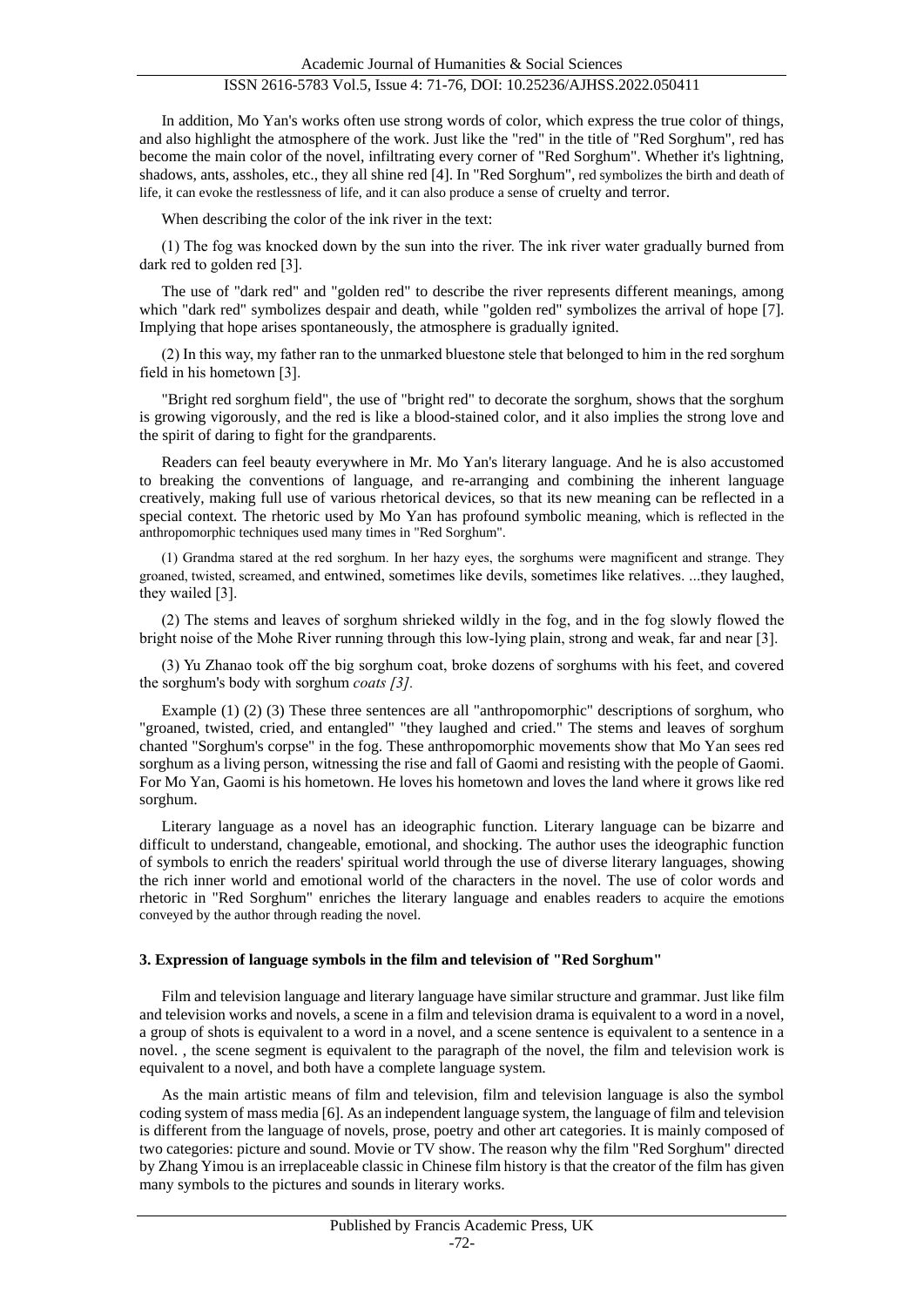The pictures in film and television are composed of many symbols, such as colors, characters, costumes, etc. They all carry different meanings in film and television dramas. The most obvious "red" symbols in the movie "Red Sorghum", and these symbols contain different meanings in different scenes. For example, the red wedding dress, red hijab, red wedding dress, and red sedan chair appearing on the yellow land in the scene of "Wedding Sedan Chair", these big red objects that look very abrupt not only indicate the misfortune of this marriage, but also reflect The woman in the sedan chair will be a lifechanging person; the red paper-cut in the scene of "Sorghum Wine Disinfection" means my grandmother is reborn after the death of Shan's father and son; in the scene of "Bombing the Sun Tank for Revenge" my father witnesses The red in the eyes after the mother and others were beaten to death by the Japanese reflects the awakening consciousness of the nation.

The character symbols in the TV series "Red Sorghum", such as Uncle Luohan, as a food and wine guy, he has always regarded red sorghum as a living person. When he saw the Japanese trampling on the corpse of red sorghum, he disregarded the safety of his life to dissuade him. leading to the final shooting. Uncle Luohan is an important symbol of the vitality of red sorghum.

The literary work of "Red Sorghum" has a unique personal narrative perspective, which is expressed as the expression of sound symbols in film and television, including characters' lines (monologue, narration, dialogue), music and sound effects in film and television dramas. For example, the voice-over at the beginning of the movie:

Let me tell you the story of my grandfather and my grandmother, which is still barely mentioned in my hometown. Over time, some people believe it and some don't.

The opening of the film adopts the method of "hearing the voice before seeing the person". The voiceover appears before the picture, explaining that the film tells the story in the way of memory. The use of voice-over plays the role of prompting and supplementing the plot of the movie [9]. The simplified narration has a huge tension, giving the audience enough clues and imagination to achieve the effect of instantly attracting the audience.

In the film and television drama "Red Sorghum", the musical notation "Sister, You Boldly Go Forward" and "The Dionysian Comedy" are also used. Musical symbols appear in different scenes, driving the rhythm, allowing viewers to more truly appreciate the emotional tone that the scene wants to convey, and at the same time promoting the development of the film's storyline.

As the carrier of film and television transmission, picture and sound are endowed with the existence of many symbols, and each symbol has its own unique meaning. When adapting a literary work into a film and television drama, screenwriters, directors, and actors need to interpret the language of the novel accurately. The symbolization of film and television can more accurately grasp the meaning that the author wants to express.

### **4. Comparative Analysis of the Literary Language and the Expression of Film and Television Language in "Red Sorghum"**

Literature and film and television belong to two different art forms, so the expressions between them are different. Literature uses words to express, and film and television use the combination of sound and picture to express. Sound symbols and picture symbols constitute the carrier of film and television expression. Compared with the previous means of communication, film and television language communication is more powerful and the effect is better.

From the presentation of text to film and television, due to the difference in the expression of literature and film and television, the authors of literary works and the creators of film and television works have different stories to tell. The author combines his own experience and creative style to describe the characters and stories in his mind through literary language descriptions. In the process of creation and adaptation, the director's adaptation of the novel is influenced by his own life experience, literary knowledge, the aesthetic concept of the era, and the value orientation of the society. The author writes stories with his unique insights into the world, and the director re-creates the stories based on the novels and the characteristics of film and television dramas [7].

#### *4.1 Character shaping*

Characters are one of the important components of novel language and film and television language. Mo Yan created contemporary and local characters based on Gaomi [8]. From fiction to film and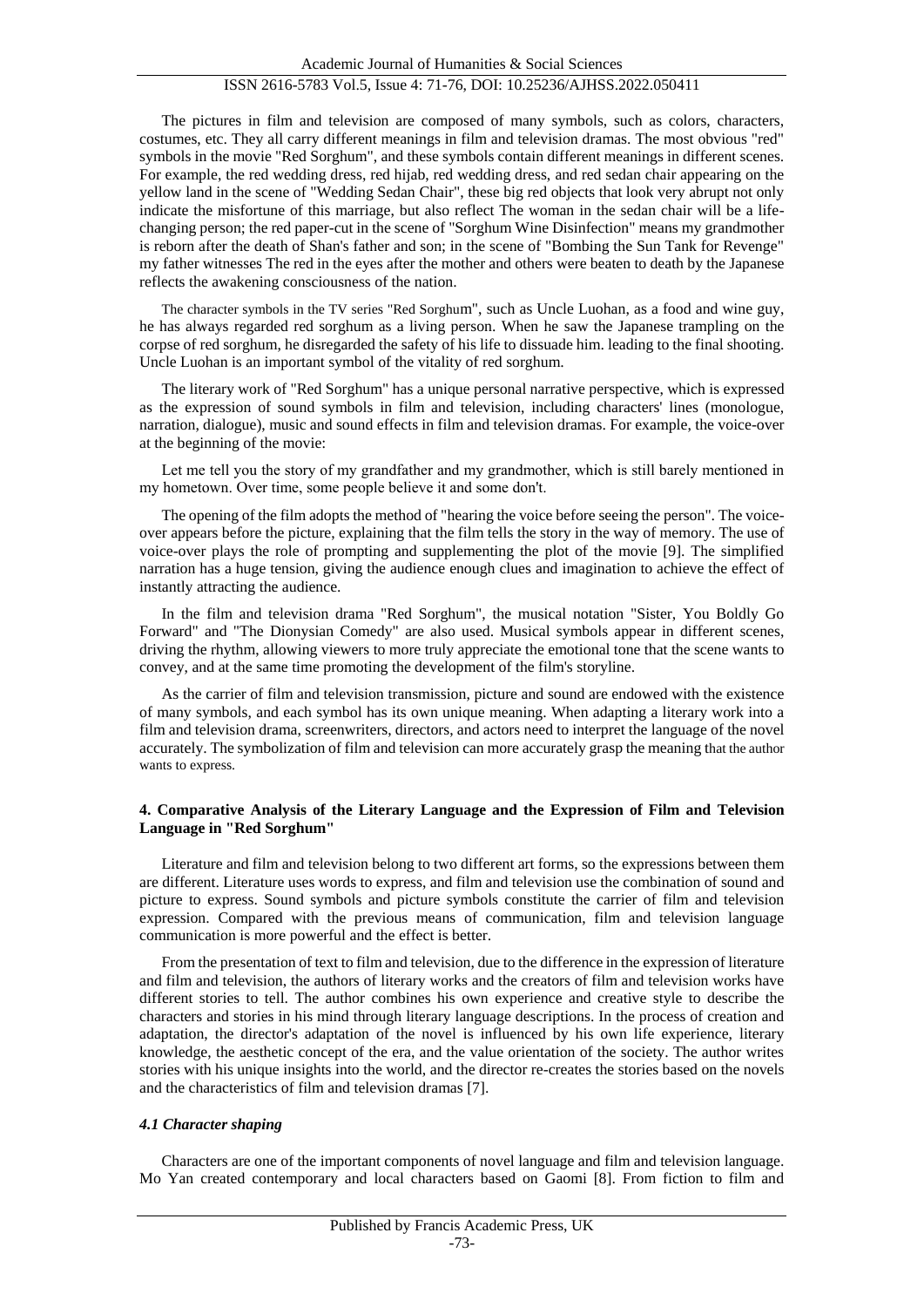television, the way characters are created has changed.

The characters in the book run to the screen, and the characters are more realistically presented in front of the audience, from blurry to clear. As the protagonist of "My Grandma" in the novel, she dares to love and hate, and dare to break through the feudal rituals. Gong Li, the actor of "My Grandma" in the movie "Red Sorghum", although she did not satisfy the figure with big breasts and fat hips in the novel, but was thin and tall, she successfully showed the character of "My Grandma". The appearance of the appearance can more impact the viewer's vision.

The main means of reproducing the characters in the book in film and television works is performance, through which the description of the characters in the book is transformed into an intuitive visual image [9]. Before the shooting of a movie or TV series, the actor needs to carefully interpret the characters in the script. He must have a deep understanding of the role he plays, and naturally become the characters in the script. Every move of the actor is shown in the book figure.

First of all, Gong Li successfully created the role of "My Grandma". In the clip of "My Grandmother" being married and being robbed, the novel describes "grandma owes her feet and steps over the sedan chair generously. She is in the car-lost chrysanthemum. Grandma looks at the person eating the biscuits again, and with her left eye Bearer and drummer." When the robbers forced my grandma into the sorghum field, "my grandma" looked at Yu Zhanao excitedly. The movie is Gong Li's expression through her eyes. When she was forced into the sorghum field, she looked back at Yu Zhanao several times. These times, she looked back to express multiple feelings and meanings: one is expectation, hoping that "my grandfather" can save her; the other is disappointment , look down on "my grandpa" for being timid. As the saying goes, the eyes are the windows to the soul, and in the eyes of "my grandpa", they confirmed each other's feelings for each other.

In addition, there are differences in character presentation. In the first part of the movie, there is not much performance on the character of "My Grandma", only the audience can see that she is a warm and optimistic woman. But when the Japanese peeled off "Uncle Luohan" in the second half, the separation in the heart of "My Grandma" was instantly ignited, calling all the buddies and vowing to avenge Luohan, which also brought the film to a climax. In this scene, the brave and fearless character image of "My Grandma" was established, giving a distinct character image.

The characters described in the novel are not limited and are relatively open. Through reading the novel and adding imagination, the characters in the novel are formed in the reader's mind by themselves. The film and television show the story intuitively. Although it constrains the audience's imagination too much, it can make the characters more vivid and three-dimensionally displayed in front of the audience. The film expresses the emotions of the characters through eyes, actions, and close-up close-ups. Finally, "Red Sorghum" The characters in the film are fully displayed, which is the charm of film and television.

#### *4.2 Display of visual and auditory symbols*

Compared with the poetic beauty and rich imagination brought by the novel "Red Sorghum", the movie "Red Sorghum" brings more an intuitive visual and auditory feast. The picture and music, as the main elements of the film, play an important role in the film.

Color can evoke different feelings and associations in the viewer, and has a strong emotional nature. It plays a very important role in the emotional expression, style tone and atmosphere rendering of the entire film. The film "Red Sorghum" is based on the description of red using a lot of literary language in the novel. Starting from the keynote of red, the film infuses the director's thoughts and emotions into a rich red atmosphere, showing the free and unrestrained vitality. It not only constitutes part of the narrative and also sets the emotional tone of the film. Bring the audience a strong and tragic aesthetic experience. In "Red Sorghum", the red symbols such as the red hijab, red clothes, red trousers, red shoes, and red sedan chairs on the wedding day of "My Grandma". The red symbol runs through the entire film, and the director passes the emotion he wants to express.

As an integral part of the film, music plays a very important role. Excellent film music can perfectly show the temperament of the film, enhance the inner activities of the moviegoers, and thus sublime the theme of the film. The music processing in the film is also in place. On the vast Loess Plateau, suona is used in the soundtrack of many episodes in the film. The thunderous suona sound is lonely and full of power. Replacing depictions of sex with drums that resonate through the sky, the sonorous sound of suonas, and red sorghum swaying in the wind, making Yehe feel more like a solemn ceremony. In addition to this, there are two songs in the film. The first one is a love song that my grandfather sent my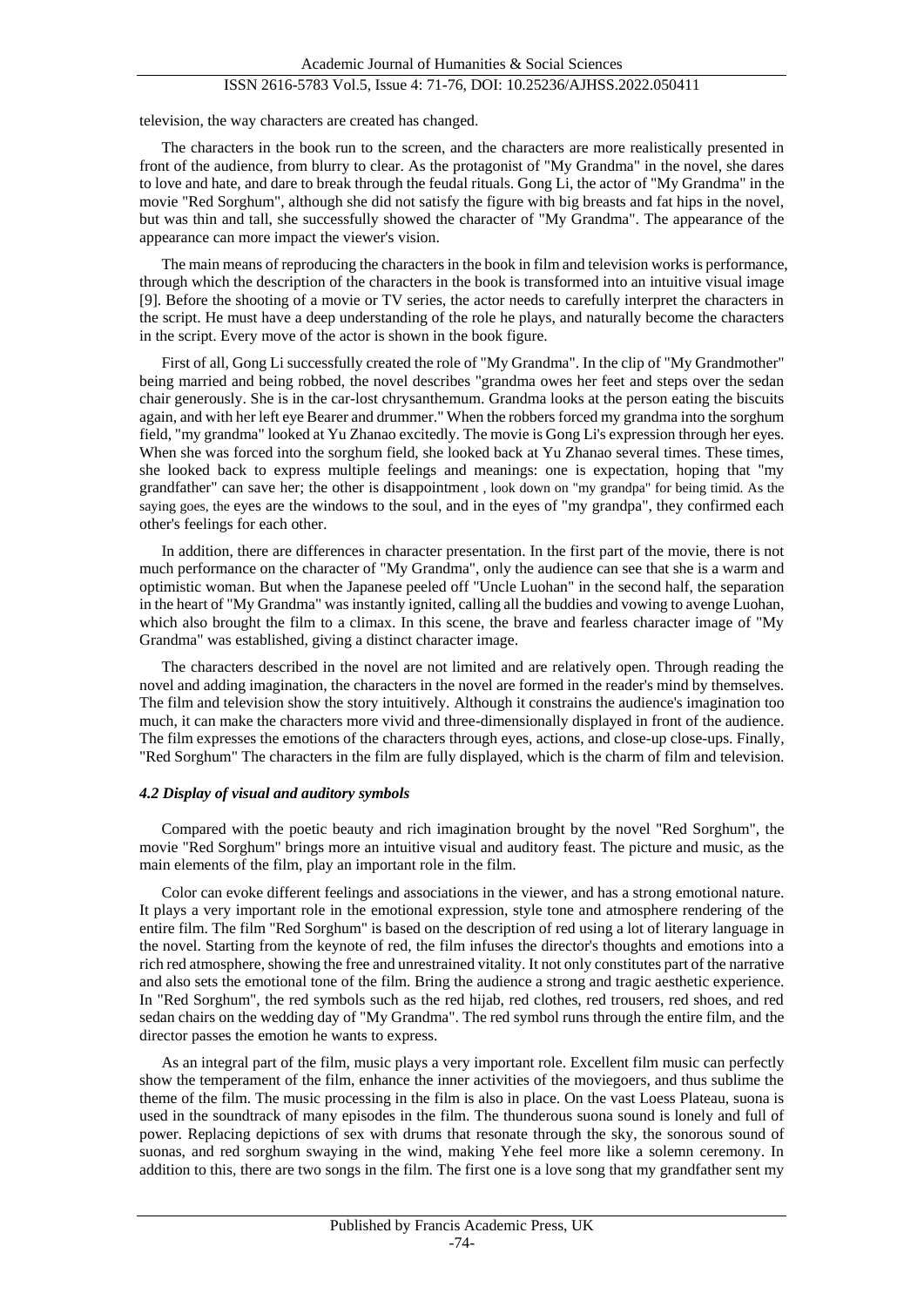Academic Journal of Humanities & Social Sciences

## ISSN 2616-5783 Vol.5, Issue 4: 71-76, DOI: 10.25236/AJHSS.2022.050411

grandma with his own rough noise after my grandma and grandpa went wild in the sorghum field:

Sister, go forward boldly,

Go forward, don't look back,

sky-high road,

Nine thousand nine hundred nine thousand nine hundred,

Sister, go forward boldly,

Go forward, don't look back,

Since then, you have built that red embroidered building,

Throwing red hydrangea,

It's hitting me in the head...

This song appeared after "My Grandpa" and "My Grandma" had their first wild together. At this time, "My Grandma" did not show her inner joy. And the song "My Grandpa" really expresses his love and even pride for "My Grandma".

The second song is "Dionysus", which appears twice in the film, and the scenes that appear are extremely solemn. It was the first time that Uncle Luohan led the singing. This was not only a sacrifice to the God of Bacchus, but also the first successful completion of the brewing of sorghum wine under the leadership of "my grandmother" after the death of the shopkeeper. It is a sincere joy. The second lead singer was "My Grandpa", which lacked joy, and mostly reflected the sadness brought about by the death of Uncle Luohan and the grief before leaving. And "My Dad" sings his mother's last departure song "Soul Song" hoarsely, and these songs appear at appropriate places in the film to promote the climax of the film.

Literary language is obscure and esoteric, making it difficult for those who lack reading skills to understand it. Screenwriters, directors, actors and other personnel, through the interpretation of the language symbols of the literary work of "Red Sorghum", presented the audience with relatively simple language, rich and intuitive pictures and sounds, and people learned about the original work after watching the film and television drama. The works have been disseminated and popularized in another way, so that audiences with relatively low literacy levels can more truly feel the expression of literary works.

#### **5. Conclusion**

Through the comparison between the literary language and the film and television language of "Red Sorghum", it is found that in the process of adapting the novel, it is necessary to transform the literary language into film and television and change the expression of its symbols. Although "Red Sorghum" novels and films have the same symbols, they are all described or filmed with sorghum, characters, etc. However, the way of expressing symbols is different. For example, when showing characters, novels focus on psychological description and appearance description, while film and television dramas use eye movements to show intuitively. After a series of studies, it was found that there is a connection between literary language and film and television language, and the adaptation of the play has established a more effective communication between film and television art and text art.

#### **Acknowledgement**

This work was supported by the Liupanshui Teachers College "2018 Linguistics Teaching Team Construction" (LPSSYjxtd201807) Phased Achievement; Guizhou Provincial Theoretical Innovation Project (GZLCLH-2020-347) "Research on Lexical Changes in Liupanshui Dialect from the Perspective of Language Contact". Liupanshui Normal University's 2020 Modern Chinese Curriculum Assessment Method Reform Pilot Project.

#### **References**

*[1] Cheng Lirong. Classics Rewriting: Gendered Symbolic Derived Meanings——Taking the rewriting of Heart of Darkness in the "Poison Wood Bible" as an example [J]. Foreign Literature, 2020 (2): 3-13.*